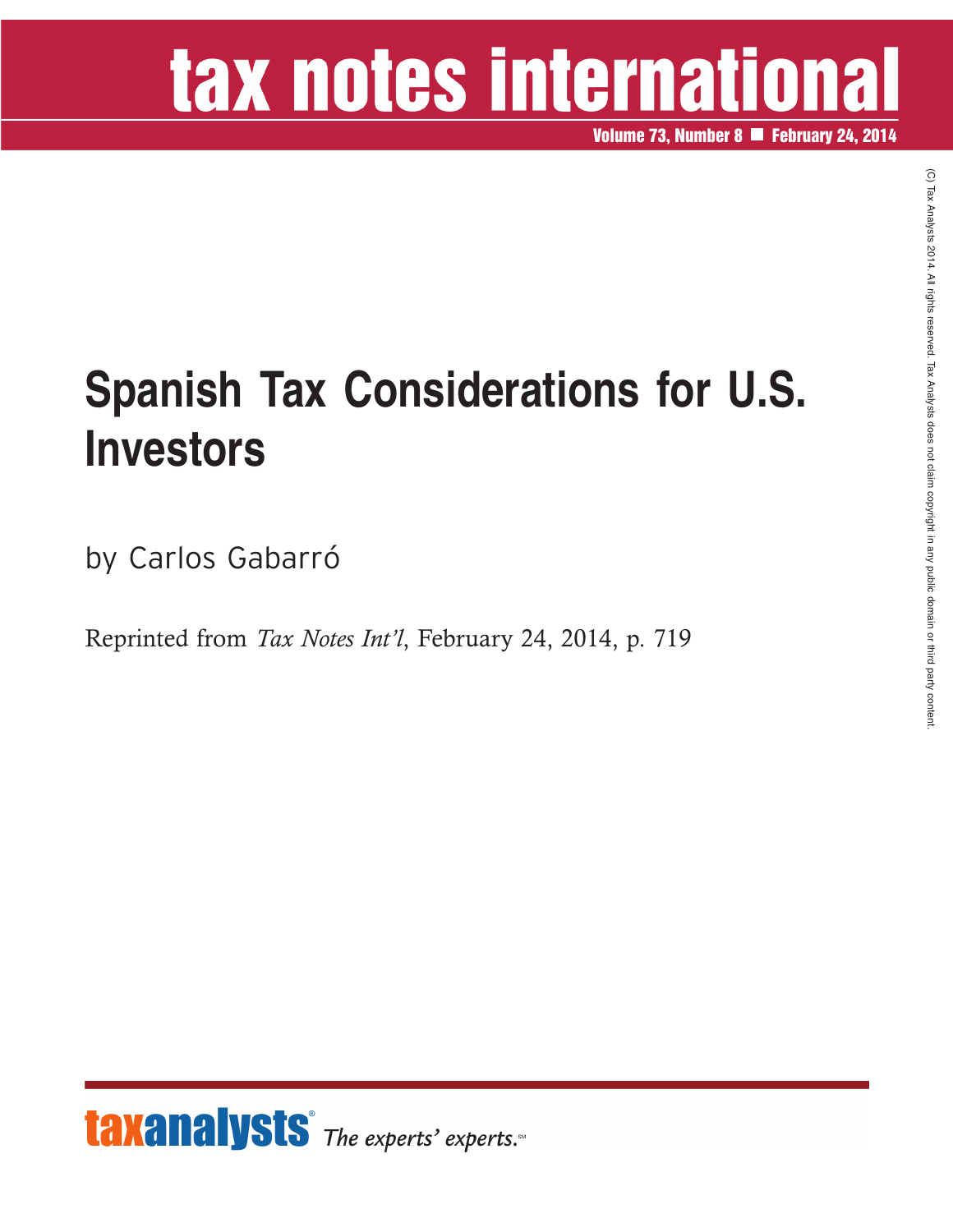## PRACTITIONERS' CORNER

### Spanish Tax Considerations for U.S. Investors

#### by Carlos Gabarró

Carlos Gabarró is a tax partner with ALTALEX in Barcelona. E-mail: carlos.gabarro@altalex.es

 $\sum$  pain and the U.S. offer both tax challenges and opportunities for cross-border transactions. Special consideration is given to their strict tax systems and the sophistication of the tax administrations and authorities.

This article summarizes some cross-border tax matters to be considered by U.S. corporate investors already operating in Spain or willing to enter the Spanish market directly or by means of acquisitions, or just considering Spain as a holding jurisdiction from where to manage and control overseas operations.

#### **U.S. Direct Investment Into Spain**

U.S. corporate investors set up their business (or acquire an existing Spanish business) either as a direct investment into Spain or routed through a global or regional group holding company structure, typically set up in Europe. Tax treaties, U.S. tax deferral, foreign tax credits, and entity classification under check-thebox rules have an impact in this respect.

It is common to establish a Spanish entity as a Spanish private limited liability company (SL) to run a new Spanish business or acquire an existing one. A Spanish SL is an eligible entity for U.S. check-the-box purposes.

When setting up the business in Spain as a direct U.S. investment, financing would typically be provided as a contribution of equity and as debt in the Spanish company. The Spanish SL might be ''checked'' in the U.S. to be disregarded as a separate entity from its shareholder. A possible direct Spain-U.S. investment structure is illustrated in Figure 1.



The general Spanish corporate income tax rate is currently set at 30 percent. From a Spanish tax perspective, several matters must be considered when financing operations directly from the U.S. For example, because Spain uses the euro, currency exposures will be observed (foreign exchange gains and losses would be considered for Spanish tax purposes). For the interest expense to be deductible, debt will be granted for bona fide business reasons, terms and conditions will be established at arm's length, while specific interest limitation rules will be observed. Interest and dividend payments to a U.S. parent would generally be subject to a 10 percent withholding tax under the income tax treaty.

On January 14, 2013, the U.S. and Spain signed a protocol amending the current income tax treaty. Once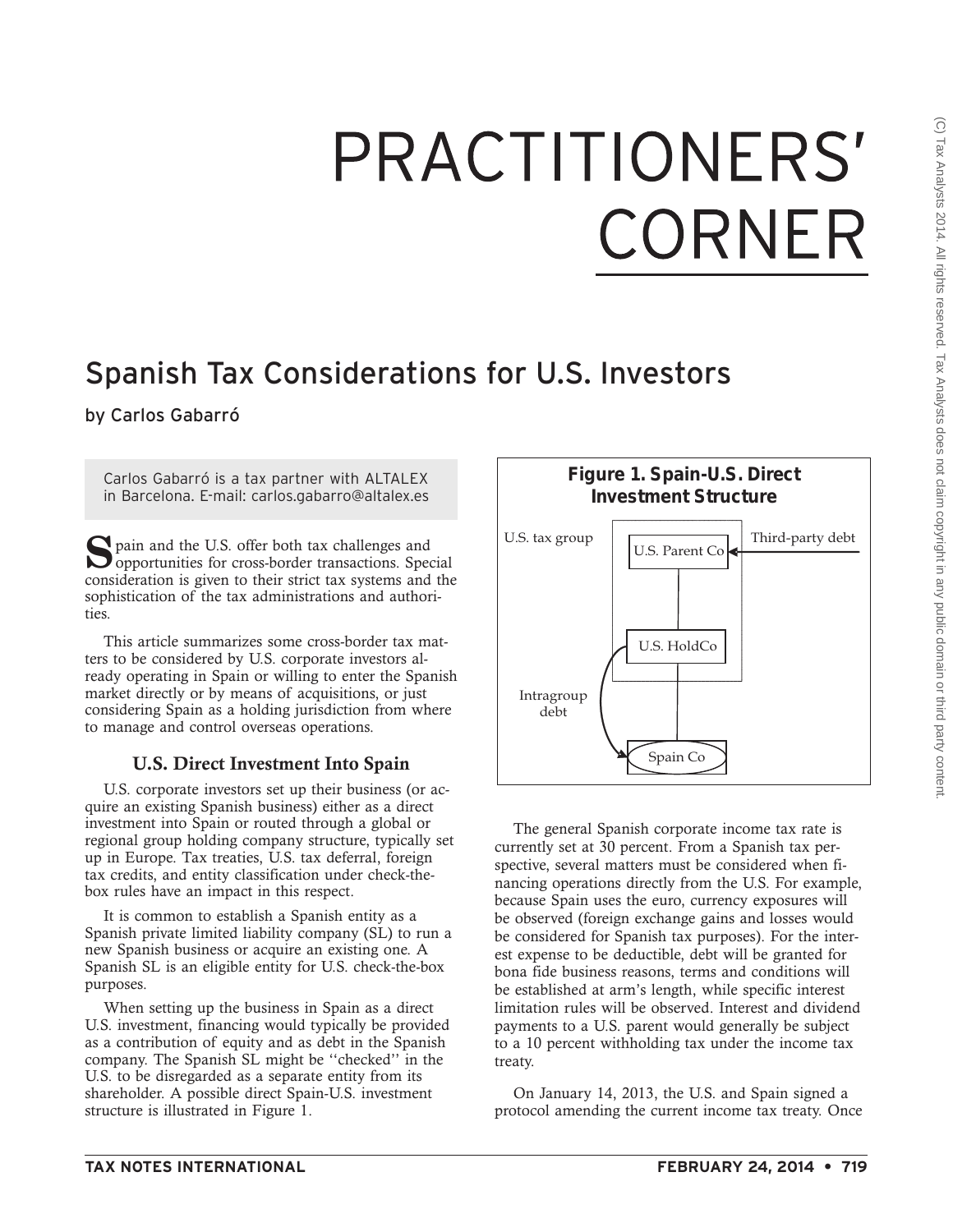in force, the amended treaty will provide for an exemption of withholding tax on dividends, interest, and royalties under certain conditions. Since the amended treaty will be aligned to current OECD standards, it will only be granting taxing rights on capital gains to the country of residence (except, in general, for the transfer or sale of real estate or of shares of companies predominantly holding real estate). The new protocol also contains a comprehensive limitation on benefits provision that is intended to ensure that only residents of the U.S. and Spain will enjoy the benefits of the treaty. It also provides for the full exchange of information between the competent authorities to facilitate the administration of each country's tax laws.

For a third-party acquisition through a Spanish company, similar financing comments as above apply. In an asset deal, a step-up in basis might be achieved (contrary to a pure intragroup acquisition, in which restrictions would apply). For a share deal in Spain, a tax group may be formed. Timing of formation of the tax group is worth considering, since the interest expense accrued before the tax group regime starts to apply could only be used on a stand-alone basis. In the share transaction, an asset step-up would only be achieved by merging upstream the target into the holding company. In this case, among other requirements, the sellers had to be subject to tax in Spain or in another EU member state (except if in a listed tax haven), and the merger must benefit from the application of the rollover tax relief regime.

The application of this special regime is conditioned on the merger pursuing sound business reasons such as the restructuring and rationalization of the activities of the entities intervening in the transaction, which must be carefully observed, reviewed, duly documented, and evidenced so that the special regime is not successfully challenged. The Spanish tax authorities play close attention to transactions under this regime. A direct U.S. post-share-deal acquisition structure is illustrated in Figure 2.

#### **U.S. Indirect Investment Into Spain**

Multinational groups traditionally establish global or regional holding company structures to manage and control overseas operations. A holding company structure can result in operational and financial efficiencies, in particular when bundled with other business functions, including broader regional headquarters and management functions, group-shared services, financing, cash management, and intellectual property (IP) ownership and management. Reasons often cited for the formation of a global or regional holding company include:

- the desire to consolidate the group's current (and future) subsidiaries under one holding company structure for management and reporting purposes;
- the creation of a platform for future business acquisitions, joint ventures, and other business opportunities;



- to act as a gateway for growth and expanding business operations in new markets and regions;
- increased financial flexibility and the creation of an efficient vehicle for the redeployment of cash among foreign operations, thereby facilitating the use of internal funding of operations and expansion;
- improved treasury efficiency and financial risk management by permitting foreign cash, foreign currency receipts and disbursements, and intercompany loans and other transactions to be consolidated, netted, and managed within the holding and financing structure;
- facilitation of raising capital offshore, thereby enhancing the enterprise's capital structure;
- to better manage and exploit industrial and intellectual property; and
- facilitation of the preparation of a subconsolidation of the combined foreign operations of the company for financial reporting purposes.

Luxembourg, the Netherlands, and, to a lesser extent, other EU jurisdictions such as the U.K. or Spain are popular for the presence of holding companies of corporate groups from the U.S. and other countries. Each jurisdiction has its advantages and disadvantages. There is no doubt that in recent years Luxembourg has been very active in attracting U.S. groups not only to establish global holding structures but also to undertake overseas financing and IP management activities for large multinationals. The Netherlands has been a pioneer — a well-respected and traditional holding company jurisdiction. The U.K. is very active in attracting headquarters centers in Europe.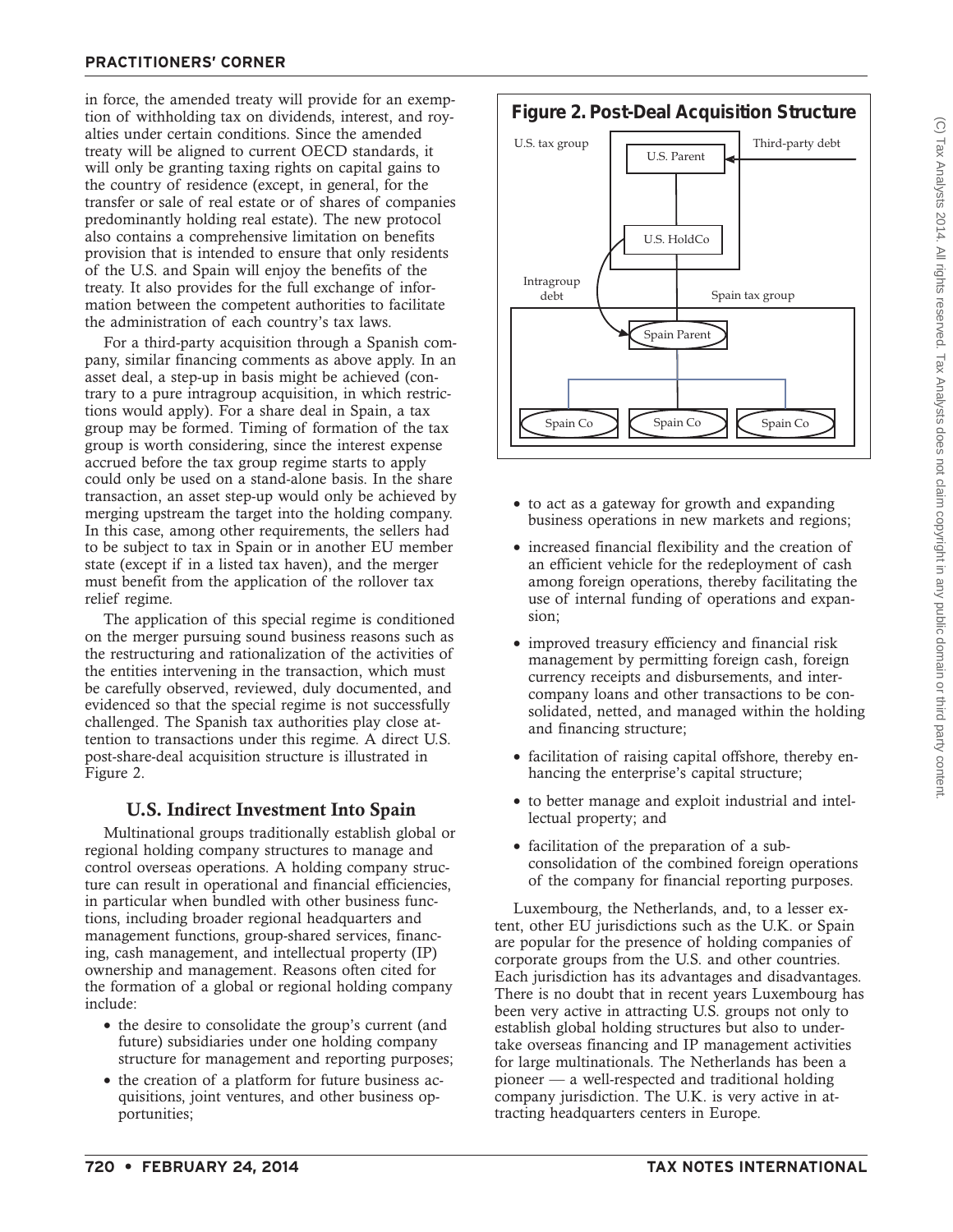From a Spanish viewpoint, the EU parent company holding the shares of the Spanish subsidiaries must meet specific requirements so that dividends can be distributed free of Spanish withholding tax. In this respect, the tax authorities and Spanish courts follow a very restrictive approach when the EU parent company's majority of voting rights are, directly or indirectly, in the hands of non-EU residents. Careful planning and review must be undertaken in order to ensure the application of the dividend withholding tax exemption.

By the late 1990s Spain began to be the center of attention regarding its holding company regime, which was in force in 1996 but benefited from several improvements some years later. A full participation exemption regime coupled with the absence of Spanish taxation on distributions to the holding company's shareholders when meeting specific requirements has been one of the key reasons to consider the Spanish holding regime by the multinational investors.

#### **Spanish Holding Company Regime**

Spain provides a comprehensive participation exemption regime on foreign-source dividends and capital gains for multinational investors, access to EU directives, and 84 income tax treaties that follow the OECD model. Spain's most extensive treaty network is with Latin America.

Provided specific criteria are met, any Spanish entity subject to corporate taxation may opt for the Spanish holding company regime, known as Entidades de Tenencia de Valores Extranjeros (ETVE, or foreign securities holding company). Typically, the Spanish entity is established as a Spanish SL or, in some cases, even as a partnership subject to Spanish corporate taxation.

Many international tax practitioners understand the Spanish ETVE tax regime, but a summary of some of its key features is still worth outlining here.

#### **ETVE Participation Exemption Requirements**

Spain's Corporate Income Tax Law (CIT Law) provides a participation exemption regime that allows a company to apply a full tax exemption on dividends and capital gains from non-Spanish subsidiaries. Likewise, it also provides for a full exemption on income derived from a foreign permanent establishment (even a low-taxed branch duly availed of human and material resources in another country to which certain group activities are functionally attributed).

The CIT Law provides a special tax regime for ETVE holding companies that meet specific conditions, under which a zero-in, zero-out tax treatment for qualifying dividends and capital gains applies. In essence, a Spanish entity under ETVE tax status would allow distributing dividends free of Spanish withholding tax when derived from earnings generated out of foreignsource dividends and capital gains that have qualified for the full tax exemption regime on foreign subsidiaries (and income from non-Spanish PEs, as indicated in some binding tax rulings by the Spanish tax authorities if specific criteria are met).

Likewise, capital gains derived from the transfer of shares of the holding company would not be subject to Spanish tax if these are derived from:

- accumulated earnings in the ETVE that have qualified for participation exemption; or
- an increase in value attributable to non-Spanish subsidiaries (or PEs) that qualify for participation exemption.

For these purposes, the shareholder (actually, the recipient of the income) of the ETVE must not be a resident of a Spanish listed tax haven.

In order to benefit from the ETVE tax regime, the following requirements must be met:

- *Corporate purpose*: The corporate purpose must include the management and administration of foreign shareholdings through the appropriate human and material resources.
- *Minimum participation requirement*: The ETVE must hold a minimum shareholding of at least 5 percent either directly or indirectly of its foreign subsidiaries (this minimum participation requirement must be met at every tier of the holding structure). This threshold may be replaced by an acquisition cost of the foreign subsidiary's shares greater than  $\epsilon$ 6 million (in this case, additional requirements must be met for multitier holding structures).
- *Minimum holding period*: The shareholding in non-Spanish subsidiaries in which the minimum participation requirement has been met must have been held for at least one year before the date on which dividends and capital gains eligible for the participation exemption regime are received. For dividends, this minimum holding period may be completed after the dividend distribution takes place. The period during which other members of the group (as defined) held the non-Spanish subsidiaries is also taken into account to calculate the holding period.
- *Subject-to-tax test*: Foreign subsidiaries held by the ETVE must have been subject to a tax identical or analogous in nature to the Spanish corporate income tax during the tax year in which the earnings being distributed were obtained. Companies that are resident in a Spanish-listed tax haven will not comply with this requirement unless the company is resident in an EU member state and provided it is incorporated for sound business reasons and it carries out an economic activity. Conversely, this test is considered to be met for subsidiaries resident in a country that has concluded an income tax treaty with Spain containing an exchange of information clause and that treaty could potentially be applied by the subsidiary.